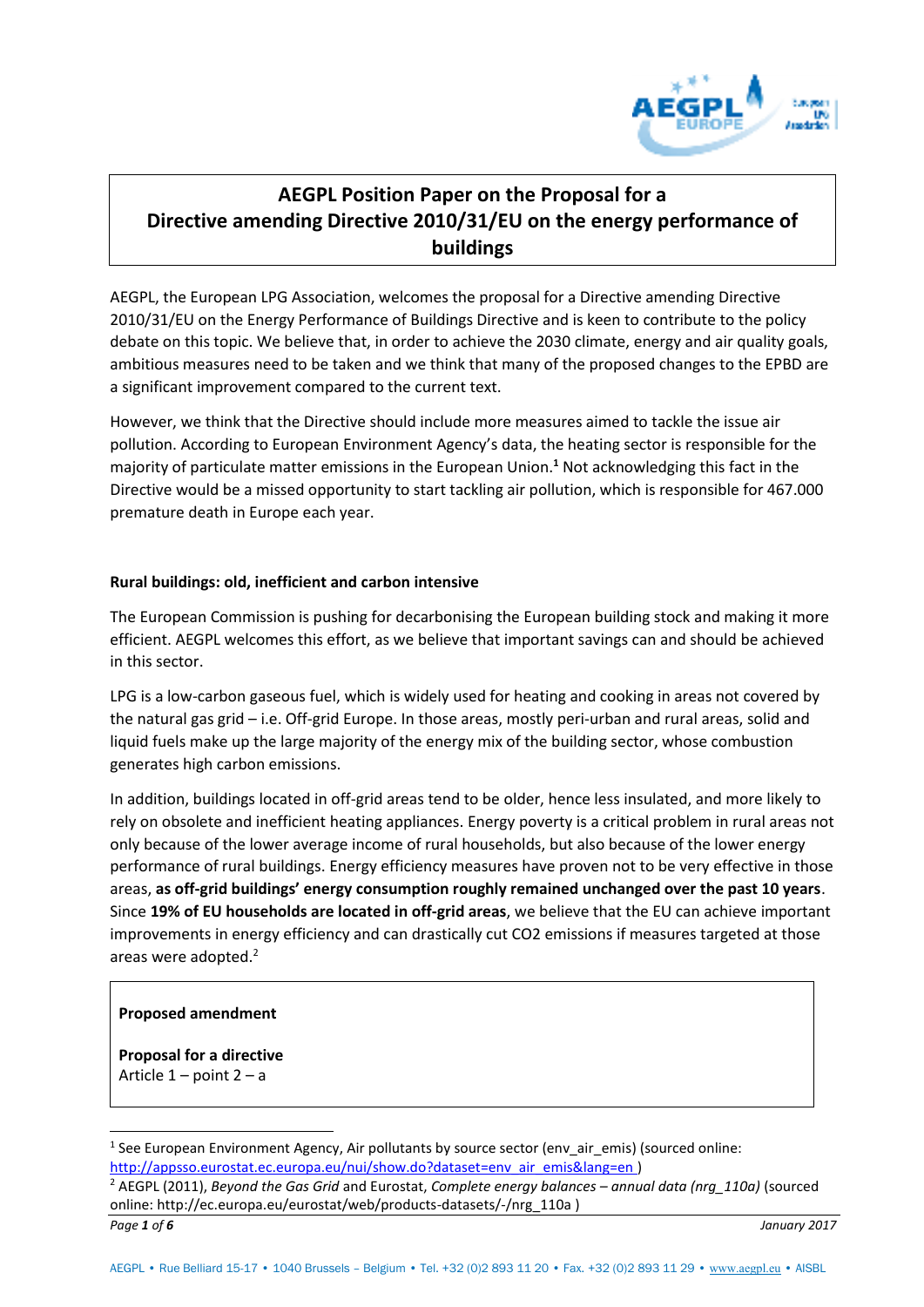

Directive (EU) No 31/2010 Article 2.2. – point 2

*Text proposed by the Commission* 

*Amendment* 

'In addition, the long term renovation strategy shall contribute to the alleviation of energy poverty

'In addition, the long term renovation strategy shall contribute to the alleviation of energy poverty *particularly in rural areas.* 

A low-hanging fruit to decarbonise the building stock in Off-Grid Europe and increase its energy efficiency would be replacing existing boilers with better performing ones, fuelled by lower carbon fuels such as LPG. Simply replacing a conventional oil or coal boiler with a condensing LPG boiler brings about **energy efficiency savings in the range of 20 to 30%**. In addition, due to LPG's lower carbon intensity, switching from a conventional oil or coal boiler to a condensing LPG boiler **could cut CO2 emissions by 33% to 50%**. 3

Therefore, we believe that the EU should consider fuel switching to lower carbon fuels such as LPG as part of the solution for the decarbonisation of the EU building sector in off-grid areas.

# **The heating sector: a major source of air pollution in the EU**

The heating sector usually does not strike as one of the main sources of air pollution. However, EEA data shows that the building sector is by far the largest emitter of particulate matter (PM) and one of the main sources of nitrogen oxides (NOx) in the EU.<sup>4</sup> The reason is that high polluting solid and liquid fuels represent a large share of the energy mix in this sector (22% in 2014).<sup>5</sup>

In particular, in the residential sector, which consumes the most energy, those fuels represented 28% of the energy mix in 2014.<sup>6</sup> Therefore, it is not surprising that the **heating sector produces 58% of EU's fine particulate matter (PM2.5) emissions and 14% of EU's NOx emissions.<sup>7</sup>**

Since in off-grid areas clean energy choices are limited, consumers often have to rely more on those high polluting fuels. In those areas, liquid and solid fuels made up 72% of the residential energy mix in 2014, up from 68% in 2004.<sup>8</sup>

**A wider uptake of LPG could greatly help, because its combustion produces negligible PM emissions and low levels of NOx emissions.** An LPG boiler typically emits between 60% and 85% less NOx than a heating appliance running on coal or biomass, and 40% less than one fuelled by heating oil. In terms of particulate matter, a biomass stove can generate up to 4000 times higher emissions than an LPG

 $\overline{a}$ 

*Page 2 of 6 January 2017*

<sup>3</sup> VHK (2011), *Development of European Ecolabel Criteria for Water-based Heaters. Policy Analysis*

<sup>4</sup> EEA, *Air pollutants by source sector*

<sup>5</sup> See Eurostat, *Complete energy balances – annual data*

<sup>6</sup> *Ibid*.

<sup>7</sup> EEA, *Air pollutants by source sector*

<sup>8</sup> AEGPL, *Beyond the Gas Grid*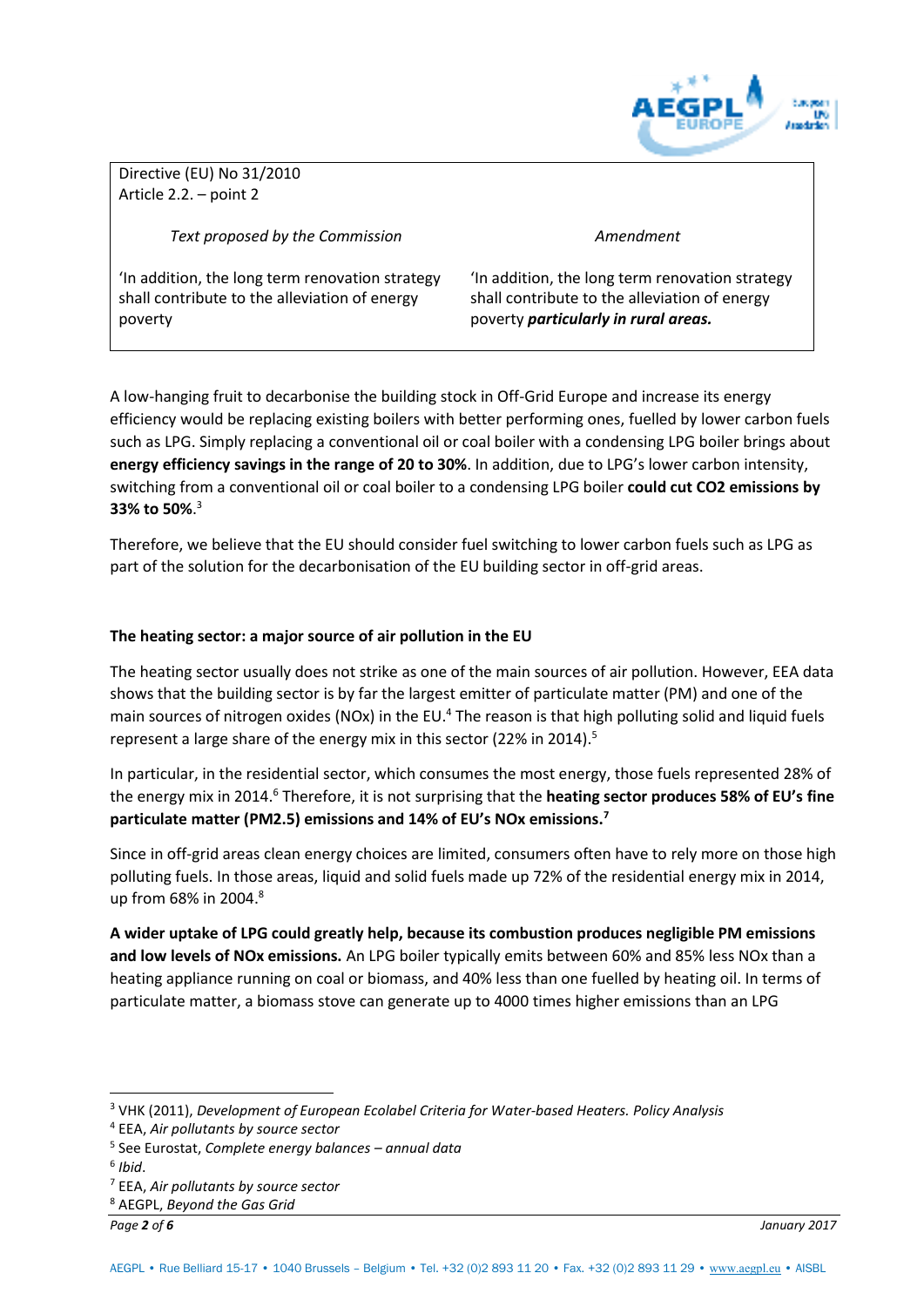

appliance for the same thermal output. Moreover, heating appliances fuelled by coal and heating oil respectively have 100 times and 10 times higher emissions than an LPG boiler.<sup>9</sup>

**We believe that a wider uptake of LPG in off-grid areas could greatly help to cut air pollution not only in rural and peri-urban areas, but also in urban areas.** It needs to be noted that the natural gas network does not cover a large number of small and mid-sized cities, but also some fringe districts of large capitals. Even two entire EU countries, i.e. Cyprus and Malta, currently do not have any natural gas network. In off-grid areas, "illegal" levels of air pollution are commonly registered, because less clean fuels are used for heating. Therefore, those areas would greatly benefit from tailored measures aiming at stimulating the uptake of cleaner fuels, such as LPG.

In addition, as particulate matter is not only a local pollutant, but also a regional pollutant, its impact on air quality goes way beyond the particular spot in which it is emitted. In regions surrounded by mountains, like the Italian Po Valley, PM emissions produced in rural areas significantly contribute to also worsen air quality in cities. This is because the wind moves particulate matter around the region, but is unable to disperse them beyond it, as the mountains represent a natural barrier. Hence, even if reducing pollutant emissions from buildings in cities would help, it would not, by itself, solve the problem of poor urban air quality. For this reason, we believe that it is fundamental to also cut pollutant emissions from rural buildings and that LPG can greatly help in doing so.

#### **Policy recommendations: find common solutions and raise consumer awareness**

AEGPL believes that the EPBD should not only aim at improving the energy efficiency of the building stock and at tackling climate change, but also at reducing pollutant emissions. The recently revised NEC Directive features for the first time a binding reduction target for PM2.5. The EU will need to reduce PM2.5 emissions by 49% by 2030, compared to 2005 levels. Currently, several Member States are emitting 'unhealthy' and soon to be illegal levels of PM2.5 and limited progress has been achieved so far. According to projections developed by the International Institute for Applied Systems Analysis, which rely on a GAINS model, current policy will only deliver a reduction of 32% of PM2.5 by 2030.<sup>10</sup>More needs to be done to achieve this target in particular in the building sector, which is the only sector in which a trend of increase in PM2.5 emissions has been observed.<sup>11</sup> As today the building sector produces 58% of the total PM2.5 emissions, it is evident that, if the EU wants to achieve the limit set in the NEC directive, it needs to reverse this trend.

#### **Proposed amendment**

**Proposal for a regulation recital 6 a (new)** 

*Text proposed by the Commission* **Amendment** *Amendment* 

 $\overline{a}$ 

<sup>9</sup> AEGPL analysis based on typical heating appliances emission values contained in JRC (2013), *Development of European Ecolabel Criteria for Water-based Heaters* and VHK (2011), *Development of European Ecolabel Criteria for Water-based Heaters. Policy Analysis*

<sup>&</sup>lt;sup>10</sup> For further information, see the dedicated website

http://www.iiasa.ac.at/web/home/research/researchPrograms/air/GAINS.en.html

<sup>11</sup> EEA, *Air pollutants by source sector*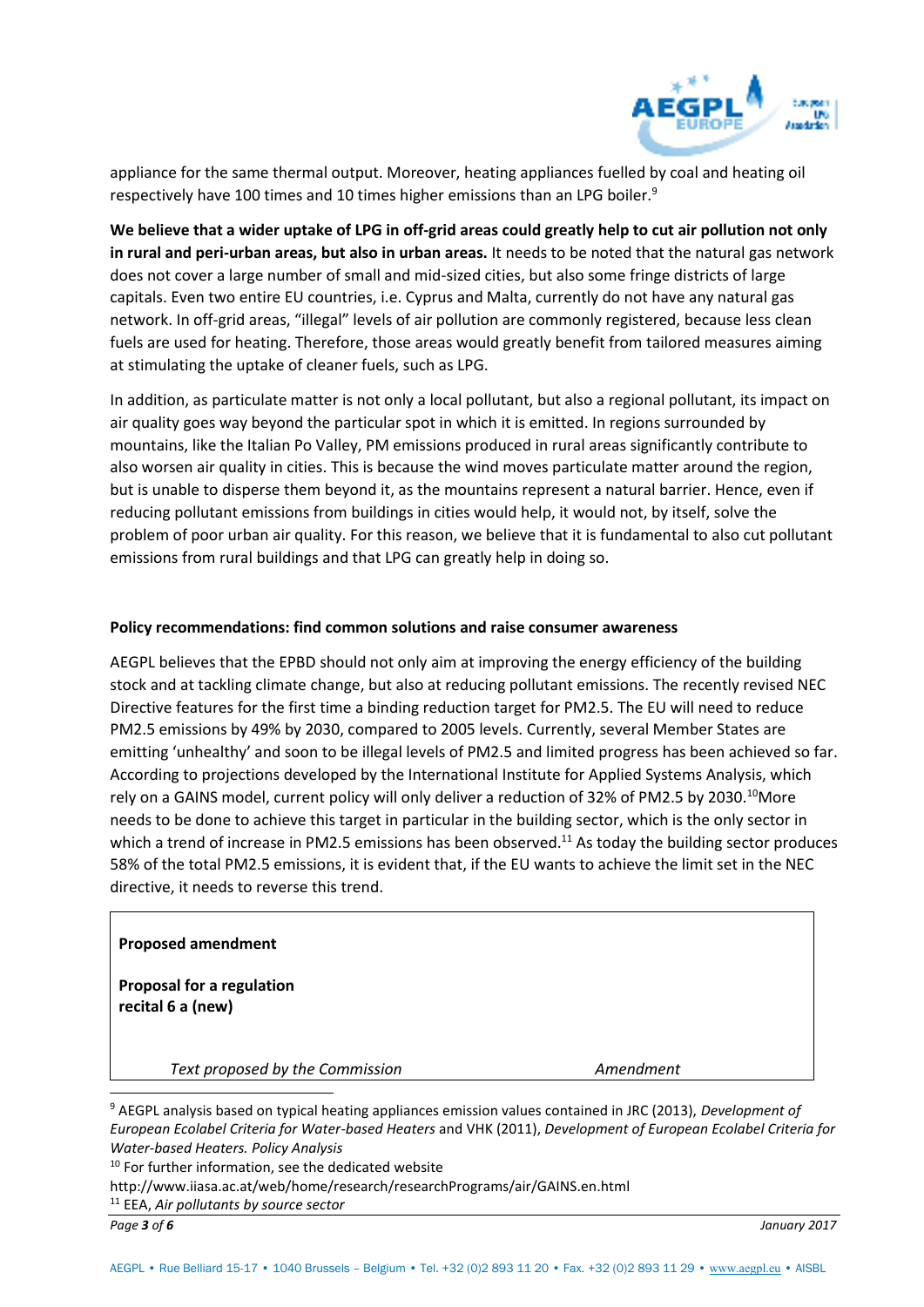

*(6a) The Union is committed to reduce fine particulate matter (PM 2.5) emissions by 49% by 2030. To meet this goal, it is fundamental to put forward measures aiming at reducing emissions from the heating sector, as the "commercial, institutional and households" sector produced, in 2014, 56% of the PM2.5 emissions in the EU. In some countries, this sector represents over 80% of the total PM2.5 emissions. Raising awareness of the environmental impact of the energy use in buildings could stimulate users to switch to less-polluting fuels or appliances.* 

We believe that the EU can and should simultaneously tackle air pollution, improve the energy efficiency and fight climate change and we think that there are several solutions that allow to do so. The negative trend of increase in particulate emissions generated from the heating sector is the result of policies designed to cut CO2 emissions without considering their effects on air quality. Many Member States stimulated for example the uptake of solid biomass for heating. As a result, as also acknowledged by the European Commission in its EU Strategy on Heating and Cooling, in some Member States, today, 'the use of biomass in households contributes to more than 50% of their national emissions of particulate matter'<sup>12</sup>

In its Environmental Implementation Review, the European Commission noted that "To reduce PM emissions from domestic heating, measures addressing solid fuel burning need to be implemented 18 Member States. This practice has already been banned in some cities suffering from high levels of air pollution"<sup>13</sup>. As explained above, LPG offers clear benefits in terms of both CO2 and pollutant emissions and we believe that the EU and Member States should rely on it as it is a powerful and cost effective tool to simultaneously tackle climate change and air pollution, especially in areas not covered by the natural gas grid.

#### **Proposed amendment**

**Proposal for a directive**  Article  $1$  – point  $2 - a$ 

Directive (EU) No 31/2010 Article 2.2.

<sup>12</sup> Communication from the Commission to the European Parliament, the Council, the European Economic and Social Committee and the Committee of the Regions, *an EU Strategy on Heating and Cooling*, page 6 footnote 11, COM(2016) 51 (retrieved online:

[https://ec.europa.eu/energy/sites/ener/files/documents/1\\_EN\\_ACT\\_part1\\_v14.pdf](https://ec.europa.eu/energy/sites/ener/files/documents/1_EN_ACT_part1_v14.pdf) )

<sup>13</sup> Communication from the Commission to the European Parliament, the Council, the European Economic and Social Committee and the Committee of the Regions, The EU Environmental Implementation Review: Common challenges and how to combine efforts to deliver better results, COM(2017) 63, (retrieved online: [http://ec.europa.eu/environment/eir/pdf/comm\\_en.pdf\)](http://ec.europa.eu/environment/eir/pdf/comm_en.pdf)

 $\overline{a}$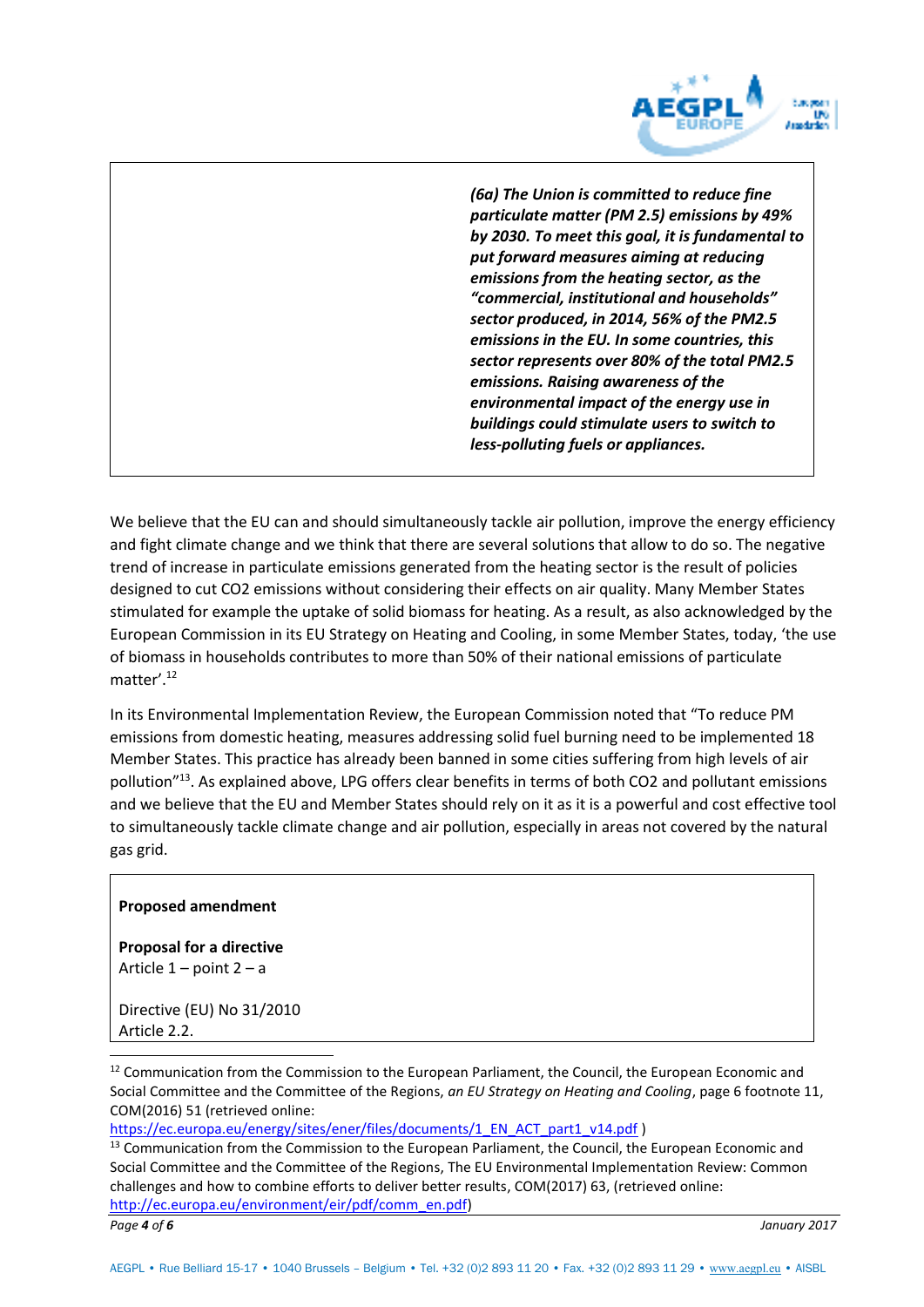

# *Text proposed by the Commission*

'2. In their long-term renovation strategy referred to in paragraph 1, Member States shall set out a roadmap with clear milestones and measures to deliver on the long-term 2050 goal to decarbonise their national building stock, with specific milestones for 2030.

#### *Amendment*

'2. In their long-term renovation strategy referred to in paragraph 1, Member States shall set out a roadmap with clear milestones and measures to deliver on the long-term 2050 goal to decarbonise their national building stock, with specific milestones for 2030 *and on the pollutant emission objectives set in the Directive (EU) 2016/2284 on the reduction of national emissions of certain atmospheric pollutants.*

Moreover, we believe that, while consumers are well aware of the impact of their mobility choices on air pollution, this is not the case for their heating habits. We think that, if clear messages on the environmental impact of the heating systems they rely on were effectively passed on to consumers, they would make more sustainable choices.

Energy performance certificates would be an ideal place to feature this information. Consumers are now used to consulting them in order to retrieve information on the energy consumption of buildings that they intend to purchase or rent. Featuring additional information on pollutant emissions has the potential to effectively promote more sustainable choices in heating.

#### **Proposed amendment**

**Proposal for a directive Article 1 – point 6a (new)** 

Directive (EU) No 31/2010 Article 11 – paragraph 1a (new)

Text proposed by the Commission **Amendment** 

*(6a) Article 11 is amended as follows: (a) Paragraph 1a is inserted: 1a. The energy performance certificate may also include information on the indoor and outdoor pollutant emissions generated by the building's heating system.*

We hope you will give our proposals due consideration in the legislative review of the Energy Performance of Buildings Directive. We will be happy to discuss this further with you, should you have any questions.

*Page 5 of 6 January 2017*